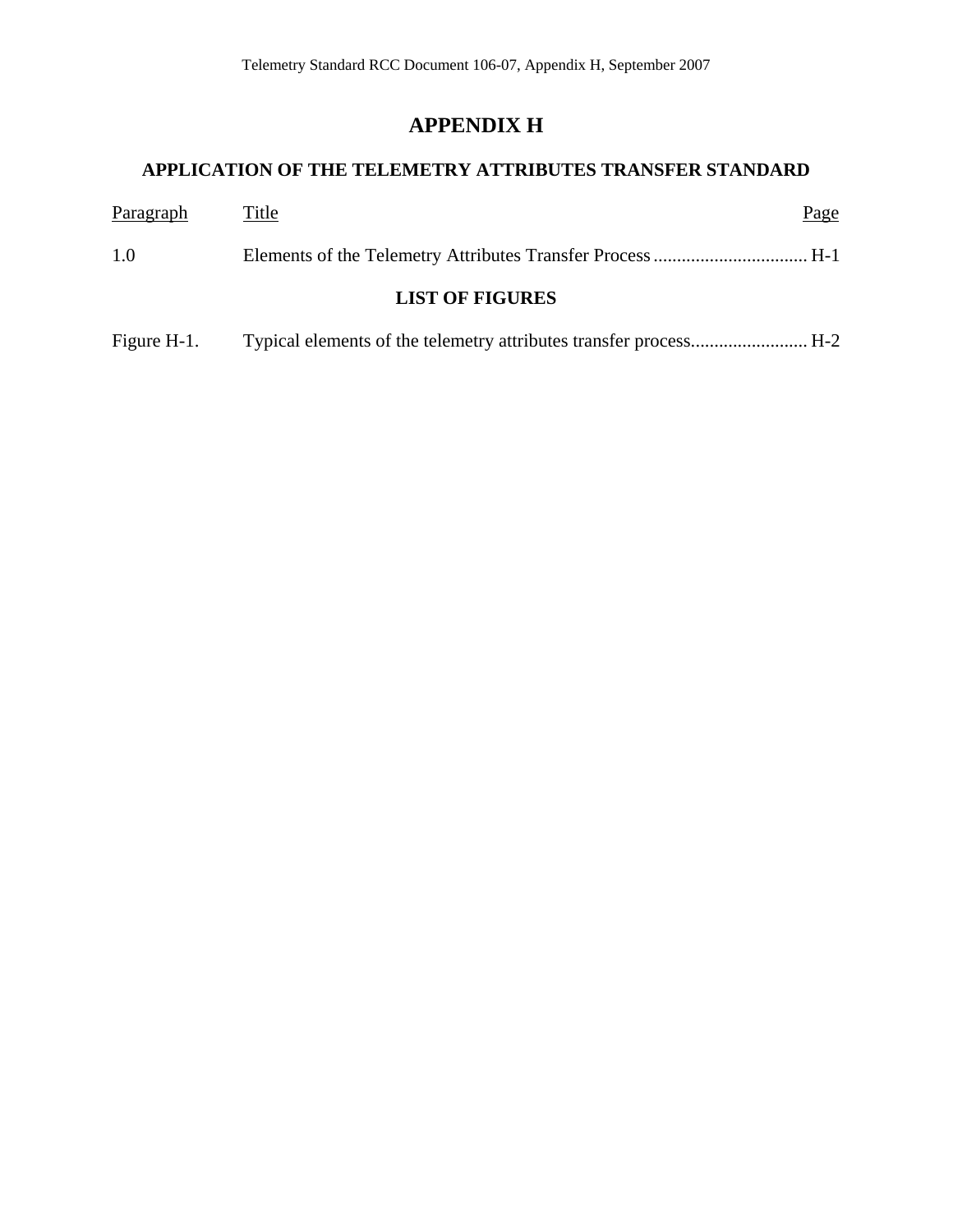This page intentionally left blank.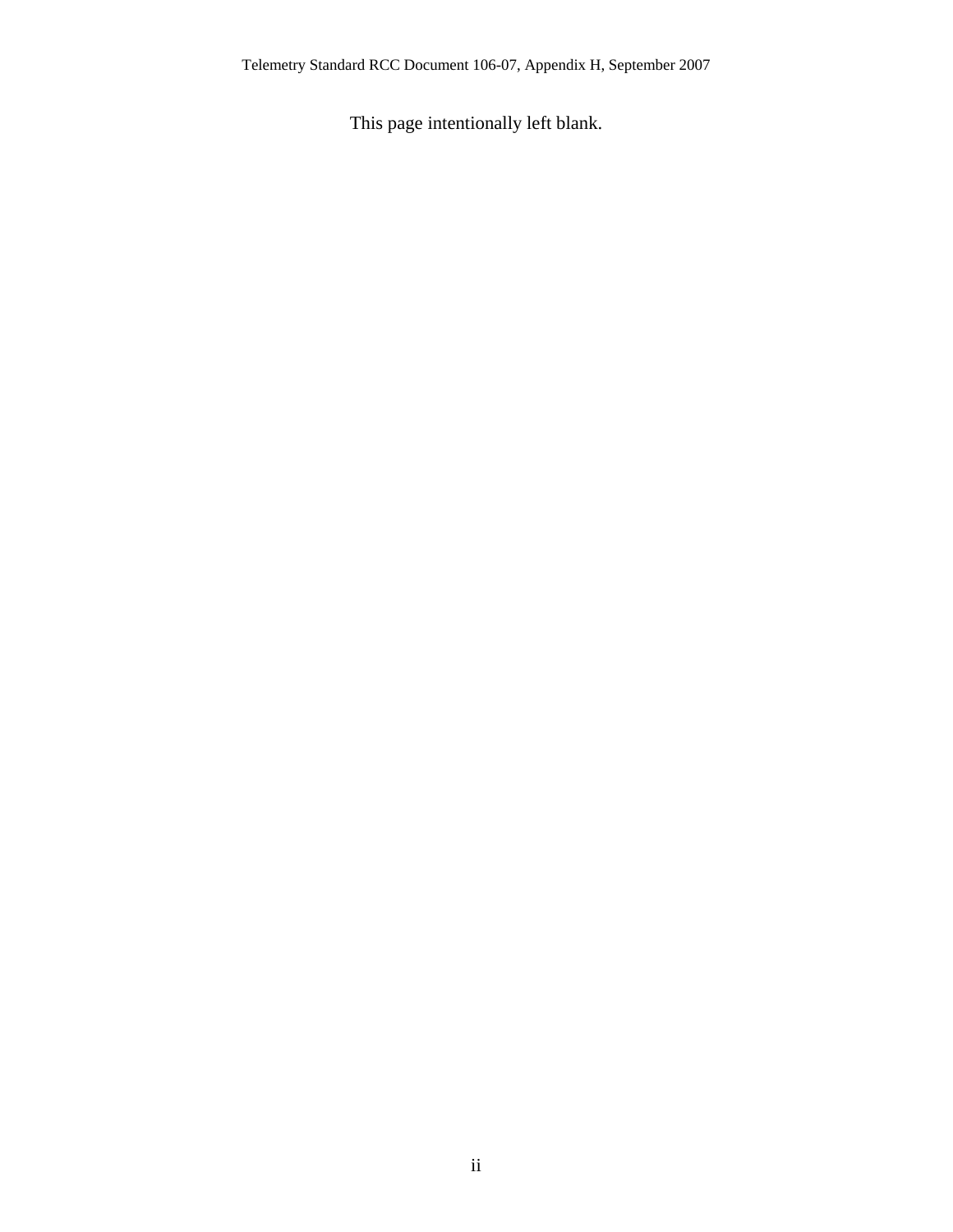# **APPENDIX H**

## <span id="page-2-0"></span>**APPLICATION OF THE TELEMETRY ATTRIBUTES TRANSFER STANDARD**

#### **1.0 Elements of the Telemetry Attributes Transfer Process**

 Interchange of telemetry attributes occurs between vehicle instrumentation organizations (the source) and the telemetry ground stations (the destination). Interchange may also take place between ranges. The following are typical elements of this process:

- a. data entry system
- b. source database
- c. export program
- d. interchange medium [this standard]
- e. import program
- f. destination data base
- g. telemetry setup system
- h. telemetry processing equipment.

These elements are depicted in Figure [H-1](#page-3-0) and are defined as follows:

1.1 Data entry system: The data entry system is the source organization's human interface where telemetry attributes are entered into a computer-based system (not affected by this standard).

1.2 Source database: The source database is where telemetry attributes are maintained in a form appropriate to the local organization's needs (not affected by this standard).

1.3 Export program: The export program converts the telemetry attributes from the source database format to the format defined by this standard and stores them on the interchange medium.

1.4 Interchange medium: The interchange medium contains the telemetry attributes being transferred from the source organization to the destination organization. Format and contents are defined by this standard.

1.5 Import program:The import program reads the standardized interchange medium and converts the attributes to the destination data base format in accordance with local needs, system characteristics, and limitations.

1.6 Destination data base: The destination data base is where telemetry attributes are maintained in a form suitable to the local ground station's needs (not affected by this standard).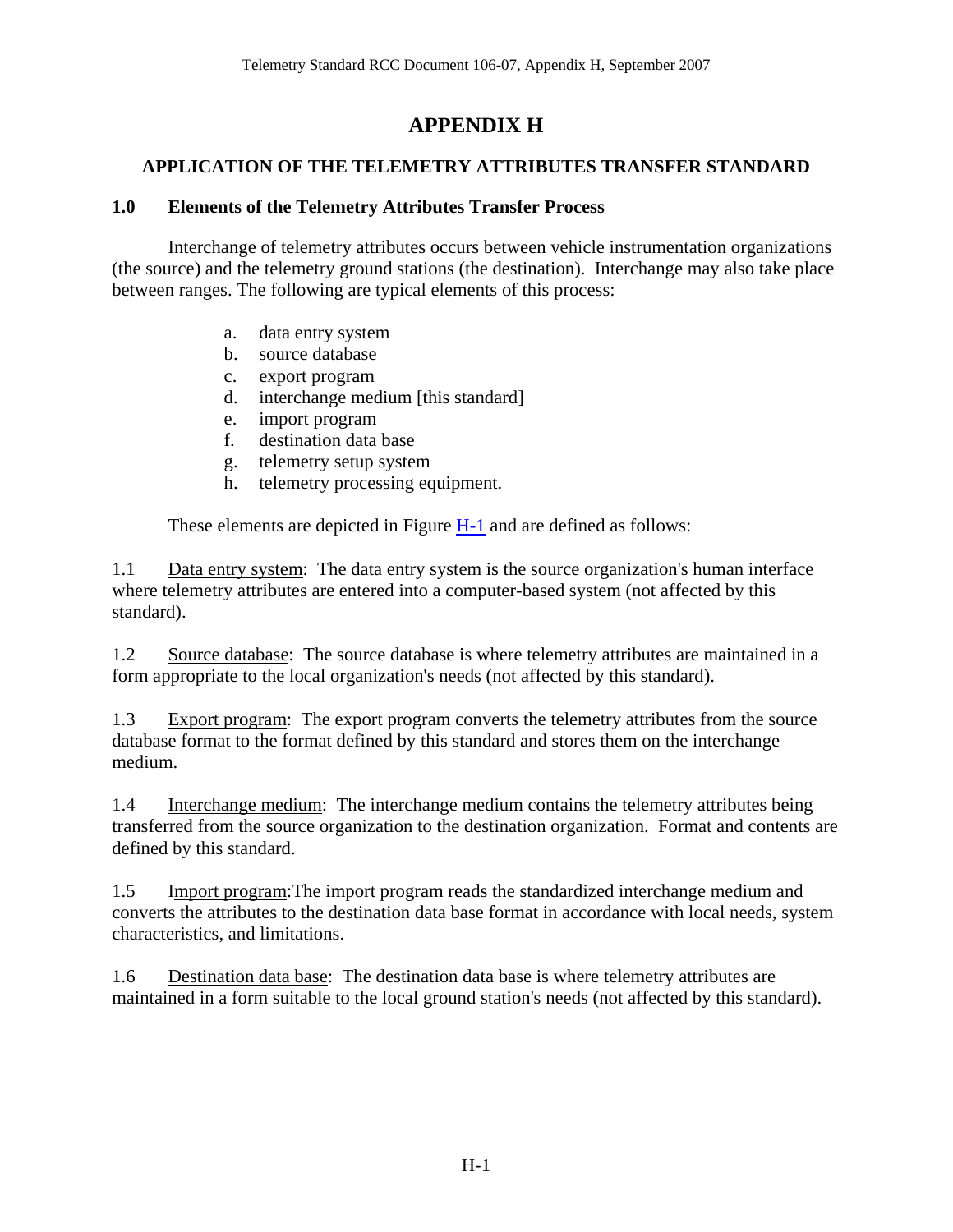<span id="page-3-0"></span>

Figure H-1. Typical elements of the telemetry attributes transfer process.